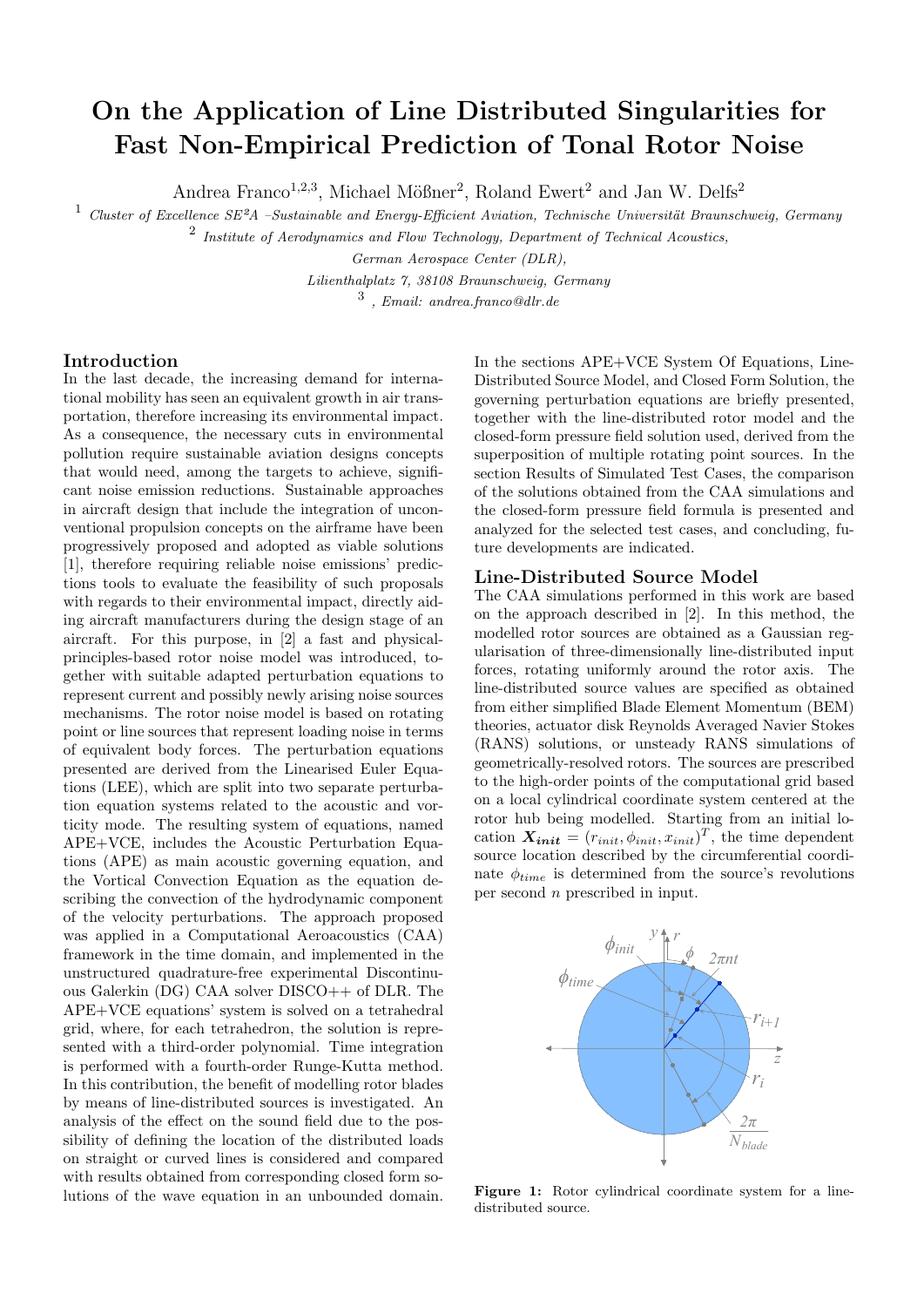If the modelled rotor includes multiple blades  $N_{black}$ , the initial location of each line source is defined assuming an equi-spaced circumferential offset  $2\pi/N_{black}}$  applied to  $\phi_{init}$ . Figure (1) presents the geometrical quantities of interest for the line-distributed source model. The regularisation of sources is performed in two steps. Since the radial distribution is known from the input values prescribed, in a first step the value at a given radial grid location  $r_{Grid}$  is obtained by linear interpolation of the load values included in the range  $[r_i, r_{i+1}]$ , resulting in  $f_{Interp} = (f_{Interp,r}, f_{Interp,\phi}, f_{Interp,x})^T$ . This first step reduces the necessary dimensions over which regularising is required, therefore in the second step the regularisation of the load values is obtained by convolution of  $f_{Interp}$ with the Gaussian kernel  $K(\phi_{Src}, x_{Src}, \phi_{Grid}, x_{Grid})$ , defined as:

$$
K(\phi_{Src}, x_{Src}, \phi_{Grid}, x_{Grid}) =
$$

$$
\left(\frac{\ln(2)}{\pi}\right) \frac{1}{\varepsilon^2} \exp\left(\frac{-\ln(2)d^2}{\varepsilon^2}\right) / \operatorname{erf}\left(\frac{\pi \sqrt{(\ln(2))}r_{Src}}{\varepsilon}\right)
$$
(1)

in which

$$
d = \sqrt{r_{Src}^2(\phi_{Src} - \phi_{Grid})^2 + (x_{Src} - x_{Grid})^2}
$$
 (2)

represents the distance measured on a cylindrical surface defined at a radius  $r_{Src}$ , where  $\phi_{Src}$  is the line source azimuthal location,  $\phi_{Grid}$  the grid point azimuthal coordinate,  $x_{Src}$  the line source axial location, and  $x_{Grid}$ the grid point axial coordinate. The half-width at halfmaximum of the Gaussian kernel is represented by  $\varepsilon$ . Details on the definition of Eq. (1) and Eq. (2) are included in [2]. The source values regularised with Eq. (1) are described as the sum of a steady mean and a fluctuating component, where only the fluctuating component is of interest for the perturbation equations considered. The perturbed regularised force value is therefore determined as  $S' = S - S_{mean}$ , where the mean value  $S_{mean}$  is computed as the average source value over a single rotor revolution, which in the case of constant rotational speed can be alternatively expressed as a spatial integral over a ring of given radius. The resulting fluctuating sources' values  $S'$  are then assigned to the appropriate point of the DG discretization.

## APE+VCE System Of Equations

The fluctuating source values are prescribed to the APE+VCE system of perturbation equations, introduced in [2]. The APE+VCE equations' system was formulated to tackle simplified as well as more complex configurations that investigate propulsion installation-related noise, and it reads as:

$$
\frac{\partial p'}{\partial t} + c_0^2 \nabla \cdot \left( \mathbf{u}_0 \frac{p'}{c_0^2} + \rho_0 \mathbf{u}^a \right) =
$$
  

$$
-c_0^2 \nabla \cdot (\rho_0 \mathbf{u}^r) + c_0^2 \dot{\theta}'
$$
 (3)

$$
\frac{\partial u^a}{\partial t} + \nabla (u^a \cdot u_0) + \nabla \left(\frac{p'}{\rho_0}\right) = 0 \tag{4}
$$

$$
\frac{\partial(\rho_0 \mathbf{u}^{\mathbf{r}})}{\partial t} + \nabla \cdot (\rho_0 \mathbf{u_0} \mathbf{u}^{\mathbf{r}}) + \rho_0 (\mathbf{u}^{\mathbf{r}} \cdot \nabla) \mathbf{u_0} = -\rho_0 \boldsymbol{\omega_0} \times \mathbf{u}^{\mathbf{a}} + \boldsymbol{f'} \qquad (5)
$$

where  $\rho$ ,  $\boldsymbol{u}$ ,  $p$ , and  $t$  are the density, velocity, pressure, and time, respectively, with subscript 0 indicating mean flow quantities and primed symbols indicating perturbation quantities.  $c_0$  represents the speed of sound and  $\omega_0$  the vorticity vector, both computed from the mean flow. The fluctuating velocity  $u^a$  describes the potential (acoustic) component of the perturbed velocity of the LEE, while  $u^r$  is the non-acoustic component of the LEE velocity, which includes the solenoidal field of the LEE. The fluctuating source terms of the LEE can be assigned to  $\dot{\theta}'$  for air displacement type of sources, and to  $f'$  for externally prescribed fluctuating forces.

### Closed Form Solution

The results obtained from the CAA simulations are compared with a suitable closed form solution of the wave equation. The option considered involves the superposition of solutions of the wave equation for rotating point forces in an unbounded domain, following the procedure described in [3]. Equation (6) describes the solution considered in this context:

$$
p'_{f_p}(\boldsymbol{x},t) = \frac{1}{4\pi} \left\{ \frac{\frac{\partial f_p}{\partial \tau} \cdot e_{\boldsymbol{R}} + (f_p \cdot e_{\boldsymbol{R}}) \frac{\partial M_q}{\partial \tau} \cdot e_{\boldsymbol{R}} (1 - M_{qR})^{-1}}{a_{\infty} R_i (1 - M_{qR})^2} \right\} + \frac{1}{4\pi} \left\{ \frac{-f_p \cdot M_q + (1 - M_q^2) f_p \cdot e_{\boldsymbol{R}} (1 - M_{qR})^{-1}}{R_i^2 (1 - M_{qR})^2} \right\} (6)
$$

 $M_q$  is the Mach number of the moving source, x the observer position,  $y(\tau)$  the point source position dependent on the retarded time  $\tau$ ,  $R_i = |\mathbf{R_i}| = |\mathbf{x} - \mathbf{y}(\tau)|$ the distance between source and observer,  $e_R = R_i/R_i$ the unit distance vector between source and observer,  $M_{qR} = M_q \cdot e_R$  the momentary Mach number component in the direction of the observer, and  $a_{\infty}$  the speed of sound. In the presence of a uniform flow, the distance  $R_i$  changes as  $R_i = |\mathbf{R_i}| = |\mathbf{x} - \mathbf{y}(\tau) - \mathbf{U_{\infty}}(\tau - t)|$ , and the Mach number changes as well as  $M_q = M_q + U_{\infty}$ , where  $U_{\infty}$  represents the free stream velocity vector.

## Results of Simulated Test Cases

The test cases identified include a single propeller blade modelled as a straight and a curved line source, where in both cases the same load values are prescribed, corresponding to a realistic thrust distribution adapted from existing surface load data of a wing-tip mounted propeller, and scaled to generate a qualitative relevant acoustic response. Fig. (2) presents the distribution for the test cases considered. The curved line source values locations have been prescribed along the curve shown in Fig. (3), defining in the line source model multiple three dimensional linear segments. In the computational grid, the regularized line source is resolved inside a cylindrical refinement region that ensures an appropriate representation of the propagating vortex. The rotating straight line source is defined in a y-z plane, and both curved and straight line sources are centered at  $(x, y, z) = (-0.4, -0.15, 0.0).$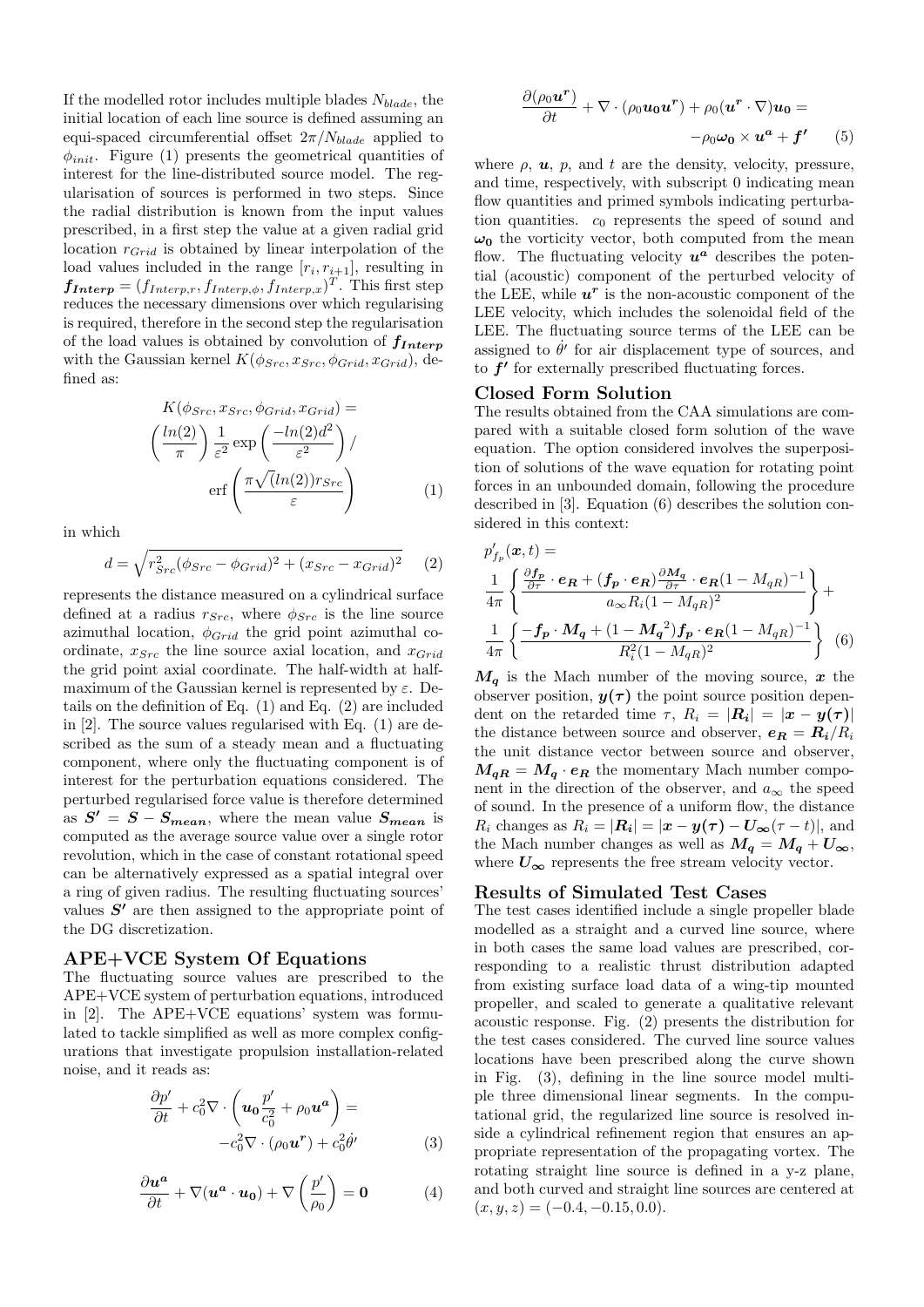

Figure 2: Thrust input distribution.



Figure 3: Curved line source definition.

The size of the tetrahedral cells in the farfield is specified to resolve the first ten harmonics, and in the refinement region it is reduced to 1/10 of the farfield tetrahedral edge length. A ratio of  $\varepsilon/\Delta x_{Ref} = 2$  was selected for the Gaussian regularized sources. The boundary condition on the outer surfaces that enclose the computational domain is of the non-reflecting type, formulated based on an upwind flux vector splitting approach, with prescribed null incoming eigenmodes. Approximately five complete revolutions of the line source are simulated. All the results obtained from closed form pressure field solutions and from CAA simulations are presented in terms of Sound Pressure Level (SPL), displaying the 1st, 3rd, and 5th frequency mode of the fluctuating pressure signals, captured on the x-y coordinate plane at a distance of 4R from the origin of the line source local coordinate system. Table (1) summarises the simulation input parameters. The computational domain is sketched in Fig.  $(4).$ 

Table 1: Simulations Input Parameters

| Input Parameter                         | Value           |
|-----------------------------------------|-----------------|
| Free-stream Mach nr. $M_{\infty}$       | 0.17            |
| n                                       | $218.77 s^{-1}$ |
| Propeller Blade Length R                | 0.2032 m        |
| Farf. Tetra Cell Size $\Delta x_{Far}$  | 0.3224          |
| Refin. Tetra Cell Size $\Delta x_{Ref}$ | 0.03224         |
| Number of Time Steps                    | 200,000         |
| Time Step Size                          | 0.0001          |



Figure 4: Computational domain for the selected test cases.

A qualitative inspection of the results for both the straight and curved line source test cases shows how the current implementation successfully describes the change in curvature of the regularized curved line source. Fig. (5) and Fig. (6) present the results of the test cases as pressure fluctuations contour plots, with Q-Criterion isosurfaces superimposed, computed from  $u^r$ .



**Figure 5:** Contour plot of  $p'$  for the straight line test case, with Q-Criterion superimposed

Quadrupole-type pressure fluctuation patterns are identifiable, and the ring vortex pattern, generated due to the rotation of the line-distributed source, changes its cross-sectional shape in the curved line source test case, as expected.



Figure 6: Contour plot of  $p'$  for the curved line test case, with Q-Criterion superimposed